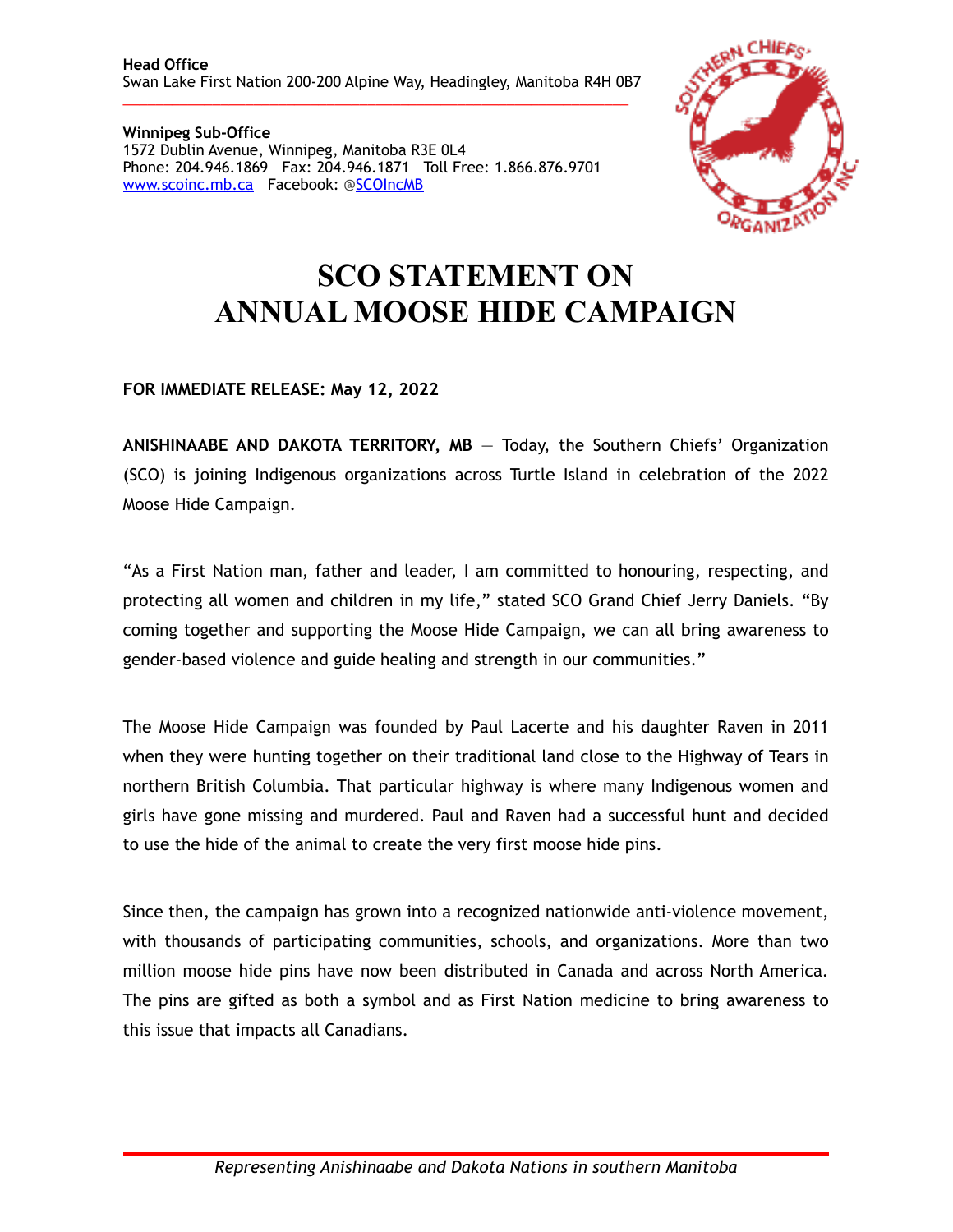\_\_\_\_\_\_\_\_\_\_\_\_\_\_\_\_\_\_\_\_\_\_\_\_\_\_\_\_\_\_\_\_\_\_\_\_\_\_\_\_\_\_\_\_\_\_\_\_\_\_\_\_\_\_\_\_\_\_\_\_\_\_

**Winnipeg Sub-Office**  1572 Dublin Avenue, Winnipeg, Manitoba R3E 0L4 Phone: 204.946.1869 Fax: 204.946.1871 Toll Free: 1.866.876.9701 [www.scoinc.mb.ca](http://www.scoinc.mb.ca) Facebook: @[SCOIncMB](https://www.facebook.com/SCOIncMB/)



"Today and every day, it's about us collaboratively taking responsible action," added Grand Chief Daniels. "We must challenge colonial behaviours that lead to violence in our homes and communities, and we have to work to develop a culture that is nurturing, safe and supportive."

The leadership of Southern Chiefs' Organization recognizes that all First Nation women, girls, and gender-diverse people as sacred. Traditionally they are valued in our communities and society, yet today due to colonization, racism, and gender discrimination, First Nation women, girls, and gender-diverse people disproportionately face tragic and life-threatening, gender-based violence.

SCO is proud to be a founding partner of the MMIWG Manitoba Coalition, and as a signatory SCO was a Party with Standing at the National Inquiry into Missing and Murdered Indigenous Women and Girls. SCO wants this tragedy to end, and we all have a role to play.

The Moose Hide Campaign is rooted in and guided by Indigenous cultural teachings. It suggests other ways of thinking about masculinity, gender roles, and relationships - as well as a path to healing. Those who participate are taking direct action on the Truth and Reconciliation Commission of Canada's Calls to Action and the Calls for Justice from the National Inquiry into Missing and Murdered Indigenous Women and Girls.

"Ultimately we have to do what we need to end violence toward women and children and gender-diverse people," concluded Grand Chief Daniels. "I call on our men and boys everywhere to embrace our teachings in keeping women safe. By doing this, we are keeping with our traditions and creating a foundation of safety for everyone."

-30-